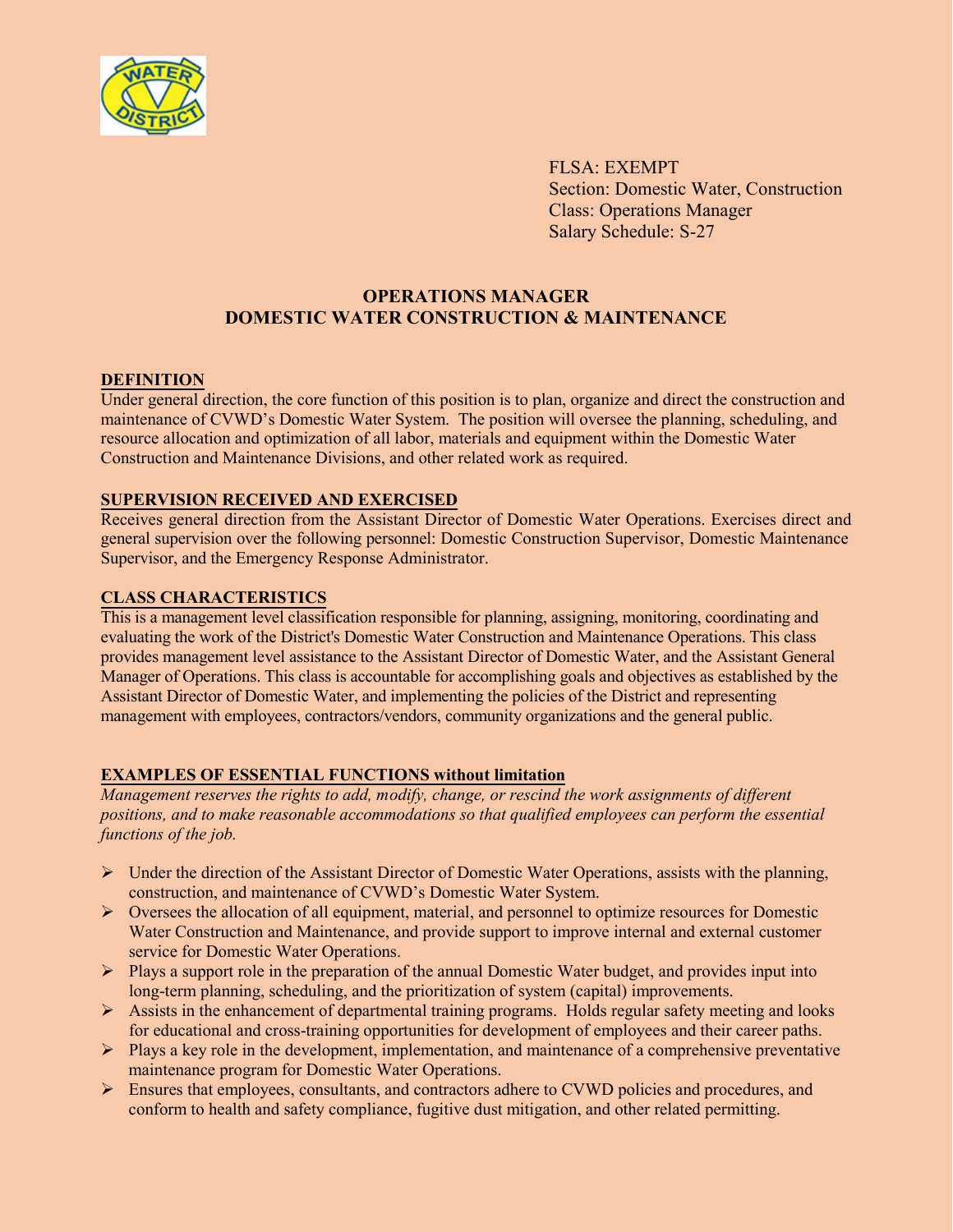Operations Manager, Domestic Water Construction & Maintenance Page 2 of 5

- $\triangleright$  Assists in the development of departmental performance standards, supervisory performance goals, the employee evaluation process, and the implementation of performance improvement plans as needed.
- $\triangleright$  Coordinates closely with the Engineering, Environmental Services, Facilities & Maintenance, Finance, and Service Departments to assist with design reviews, service outages, and other related requests.
- $\triangleright$  Develops and assists with the procurement of contractors, suppliers, consultants, and equipment rentals, and upon engagement, provides project management and administration of contracts and agreements.
- $\triangleright$  Play a lead role in the implementation of the Asset Management Program for the Domestic Water System, including work orders related to the construction and maintenance of infrastructure, updating condition assessments, and development of reports as requested.
- $\triangleright$  Perform other related duties and responsibilities as directed.

# **QUALIFICATIONS**

### **Knowledge of:**

- $\triangleright$  Principles of supervision, conflict resolution, training and leadership development.
- $\triangleright$  Operations, construction, production scheduling, and optimization of resources
- $\triangleright$  State and federal regulations regarding large domestic water systems.
- $\triangleright$  Public finance, budget development and administration, and job costing.
- $\triangleright$  Regulatory issues related to environmental permitting, fugitive dust compliance, confined space, and health and safety standards.
- Principles involves in the design, operation, construction and maintenance of large water systems.
- $\triangleright$  Principles and practices of open channel and pipeline hydraulics, and dewatering.
- Business communications, public speaking, and customer service.
- $\triangleright$  Customer service principles, practices and methods;
- Public Sector unionized environment.

## **Ability to:**

- $\triangleright$  Plan, direct and supervise the work of multiple divisions in a collaborative manner.
- $\triangleright$  Evaluate and recommend improvements in operations, policies and procedures;
- $\triangleright$  Organize and prioritize a variety of projects and multiple tasks in an effective and timely manner; organize own work, set division priorities and schedules, and meet critical time deadlines;
- Evaluate trends and performance metrics and prepare technical reports.
- Research innovative materials and equipment and provide cost/benefit recommendations.
- Formulate and implement an effective preventative maintenance program to maximize efficiencies and resource allocation.
- $\triangleright$  Work cooperatively with various public agencies, consultants, and customers.
- $\triangleright$  Exercise sound judgement in the implementation of CVWD policy guidelines.
- $\triangleright$  Communicate effectively both verbally and in writing.
- Maintain accurate files and records;
- Operate modern office equipment including computer equipment and specialized software applications;
- $\triangleright$  Use tact, initiative, prudence, and independent judgment within general policy, procedural, and legal guidelines; work with a workforce with diverse background and abilities;
- $\triangleright$  Manage multiple task/multiple priorities with frequent interruption and the ability to maintain confidentiality.